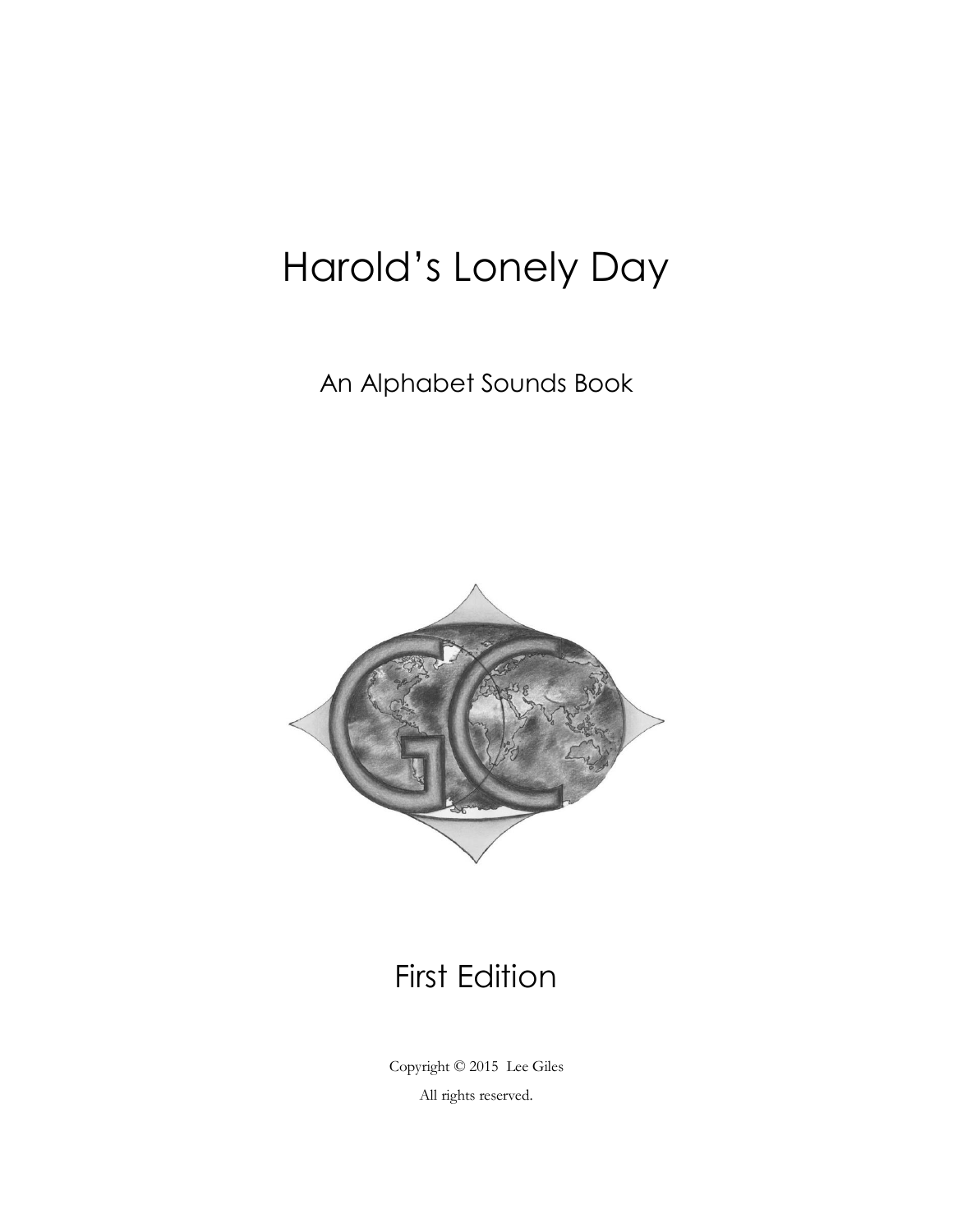## Welcome!

I hope you enjoy our phonics story. All twenty-six letters of the alphabet are represented here with their characters from the Genesis Curriculum First Step book. The characters meet and interact through this fun story.

Remember to read all of the sounds phonetically. When Elizabeth the Elephant says, "Eeee…" It's the short E sound as in egg. When Bobby the Bee says, "B, b, b," it's "buh" not "be."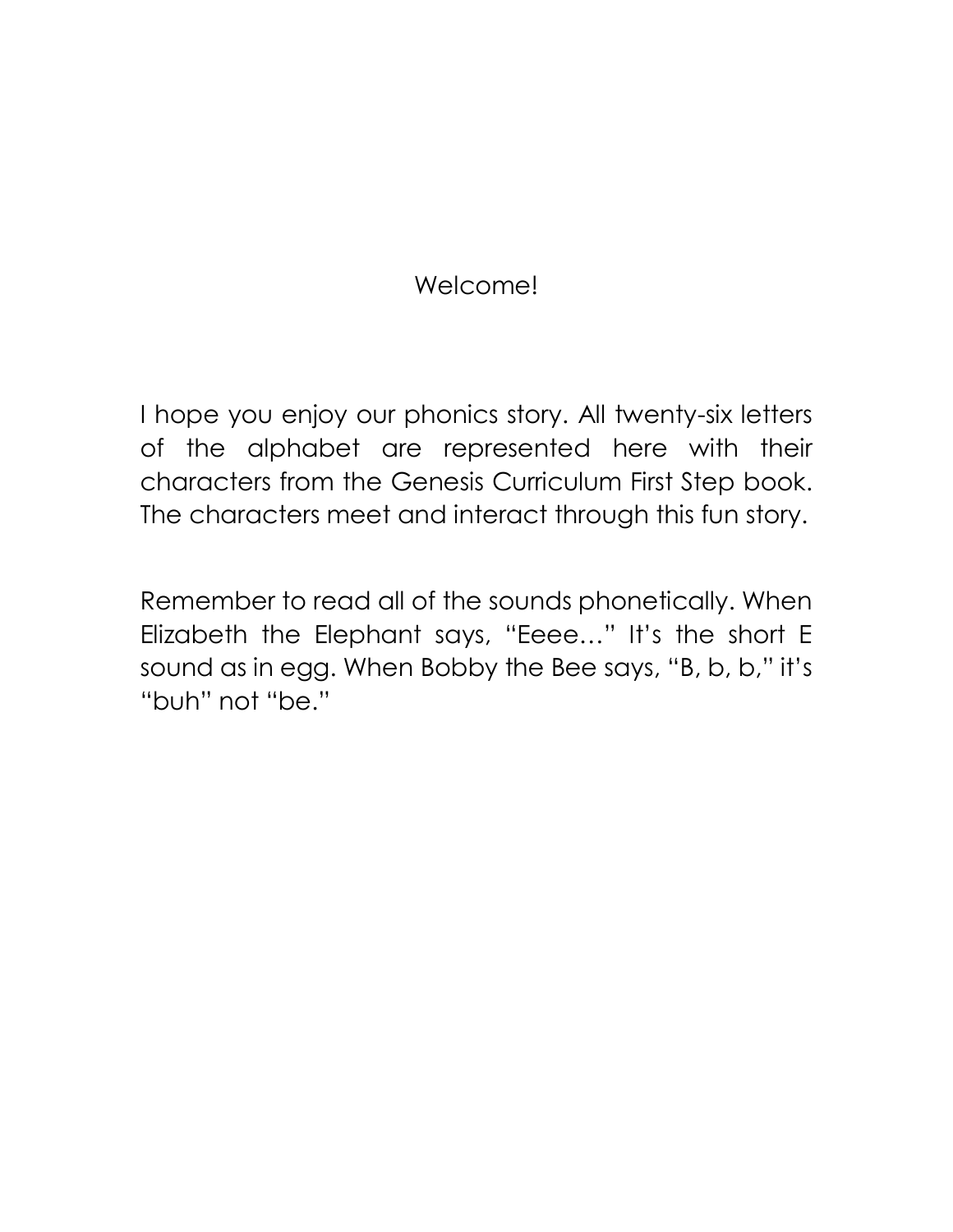Bobby had been working hard all day, buzzing here and there and back again and again. He was starting to get tired. "B, b, b."

Bobby happened to be flying near Abraham, who was lazing in his swampy water. When Abraham heard Bobby going, "B, b, b," Abraham got scared and screamed, "Aaaaaa!"

Caleb, snoozing in the sun nearby, was startled awake by the scream. When he scrambled to his feet, a hair ball got caught in his throat. "C, c, c."

Caleb hacked away until his fur ball came out. Wanting to flee from the embarrassment of the grossness he just spit out, Caleb headed for town. It wasn't long before he happened upon a curious site. A circus tent had been pitched just outside of town. He wandered onto the circus grounds.

Caleb saw Danielle practicing her latest feat, balancing on a ball on one leg. She could already do it with two legs, and who are we kidding, of course, she could already balance on one leg, duh!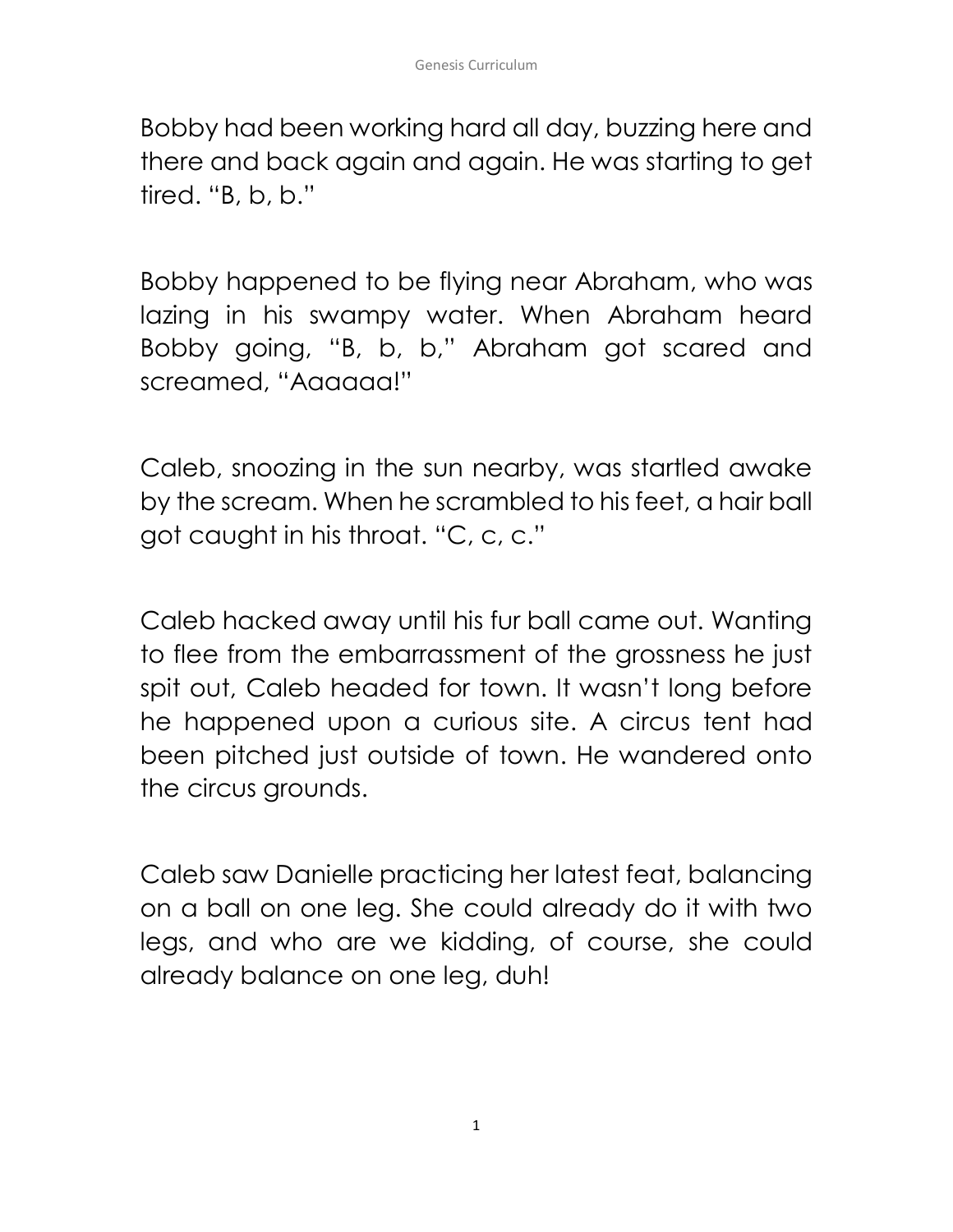Elizabeth was watching Danielle perform her new trick. Danielle called out to her, "What trick do you want me to do next?"

Elizabeth asked, "Could you bounce upside down on the ball on your head?"

Danielle answered, "Duh, of course!"

Then Elizabeth asked, "Could you do a headstand while spinning the ball on your tail?"

Danielle answered, "Duh! Well, which do you want to see next?" Danielle asked again.

Elizabeth couldn't make up her mind. They both sounded funny. She only answered, "Eeee…."

Danielle didn't have the patience to wait any longer for Elizabeth's answer. Besides, she was distracted by a smell. "Do you smell that Elizabeth?" Danielle asked her elephant pal.

"I don't smell anything, but I hear something," Elizabeth answered.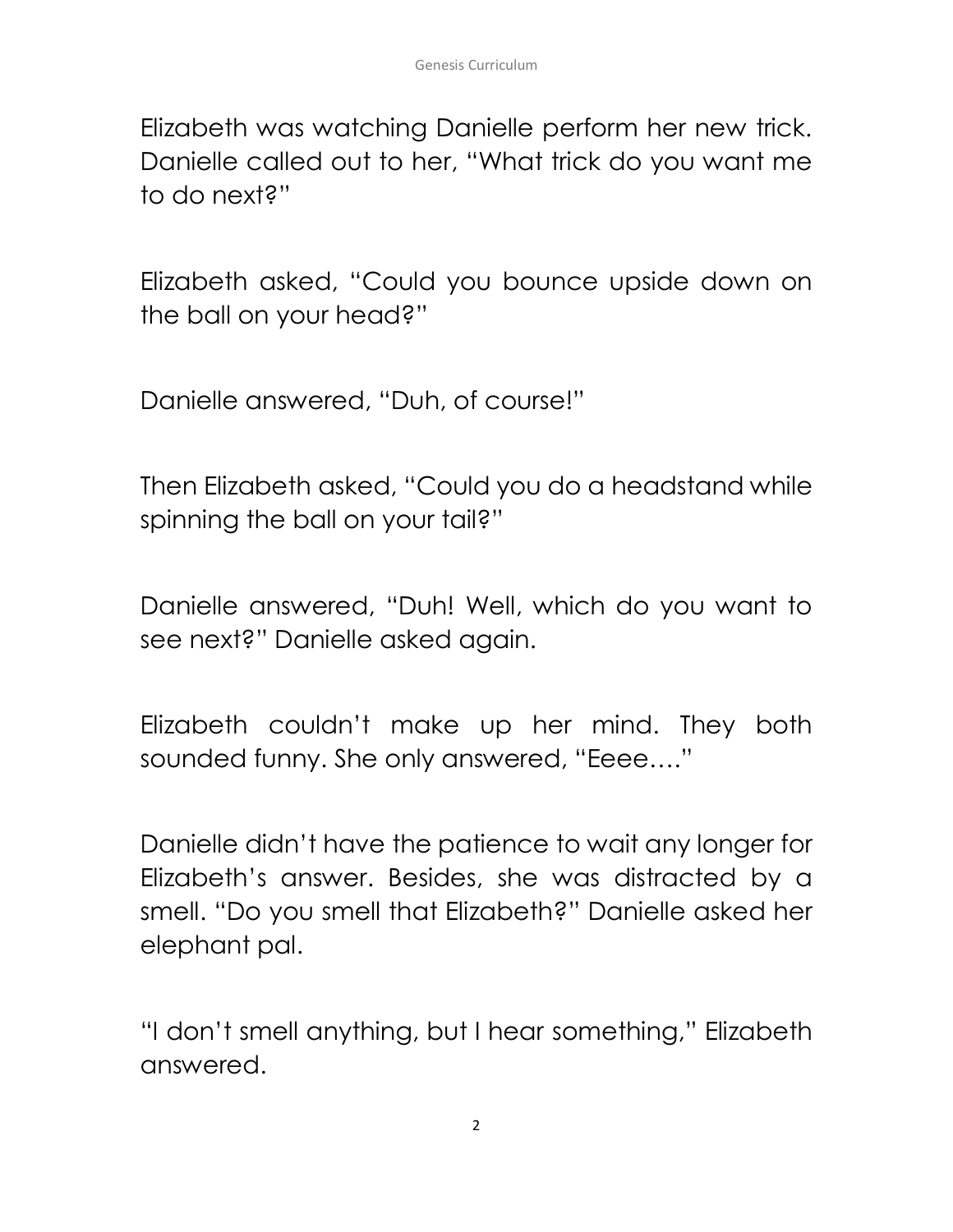"I smell fish," Danielle said. "What do you hear?"

"Sounds like fffffffff."

Elsewhere on the circus grounds, Harold the Hippo was sleeping peaceful with his nose just out of the water. Isaac the Iguana started laughing to himself. He tiptoed over to Harold's holding area.

"I, i, i, i!" Isaac beeped at him, imitating an alarm clock. Harold snapped open his humongous mouth.

"What? What is it?" He stood and his mammoth mass rose from the water. He looked around and saw Isaac.

"Oh, it's you, Isaac. I'm going to get you." Harold started after Isaac, who swiftly fled. Harold was soon panting, out of breath, "H, h, h." He looked around and shouted, "Who wants to spend time with you, anyhow. I'll go find someone less obnoxious to be around."

Harold wandered off toward the children's petting zoo area.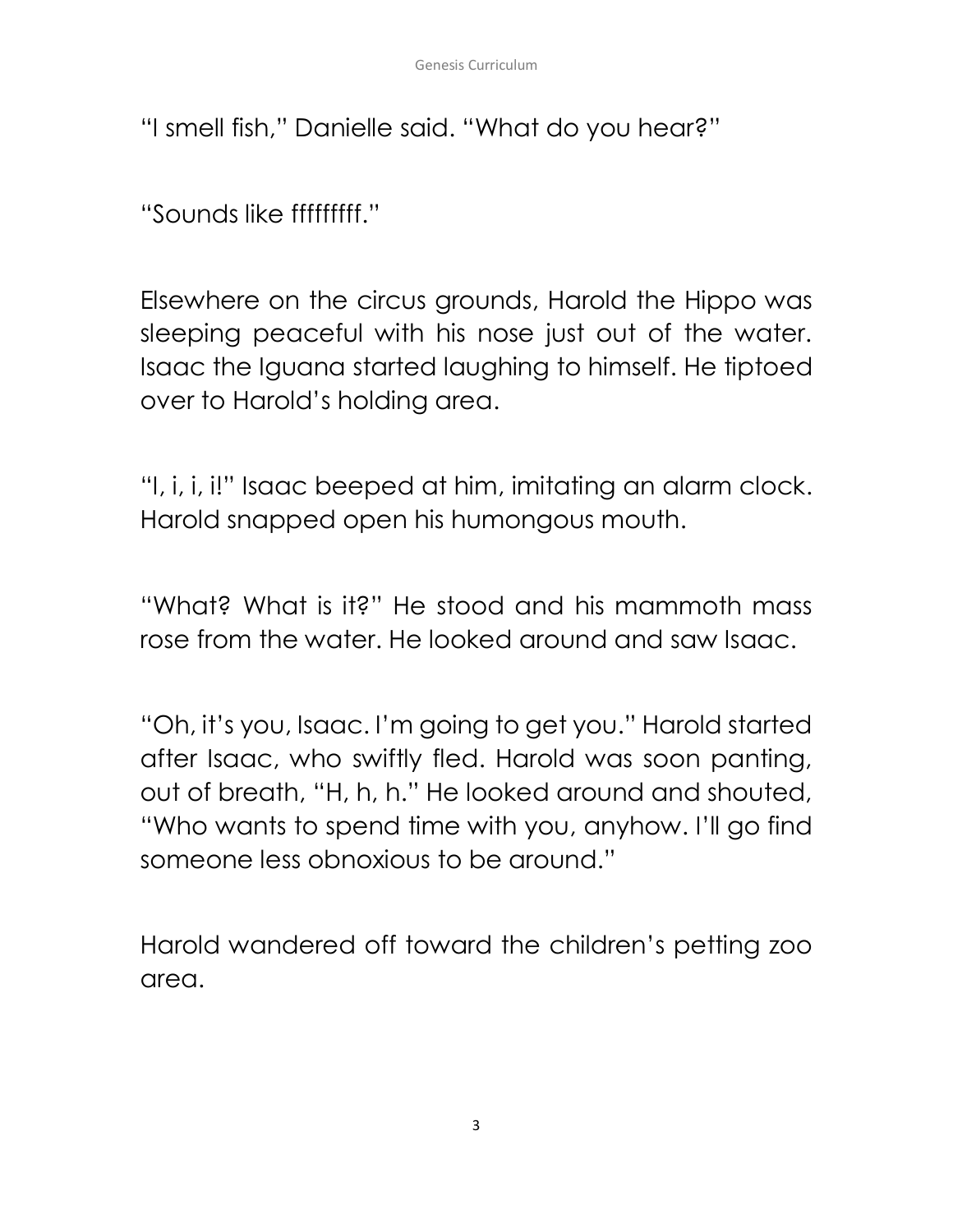Harold greeted Greg the Goat. "How are you this fine morning?" Greg didn't respond. Harold lumbered slowly closer and called out again, "Good morning!"

Greg dug in his back hooves and let out a "G, g, g, get out of here!" Harold was so startled that he started walking backwards, which is difficult when you are a big guy like Harold. He headed straight back home.

Joanna the Jaguar came dancing by Harold's habitat. "J, j, j, j, j, j."

"Hi, Joanna!" Harold called. But Joanna was too focused on her dancing to pay attention. She kept dancing right on past, making her own music as usual, "J, j, j, j, j, j,"

Karen the Kangaroo had heard Harold. She jumped over the fence around her enclosure and hopped on over to Harold.

"I heard you call to Joanna and saw her ignore you!" Karen said indignantly.

"It seems no one wants to be around me today," Harold said sadly.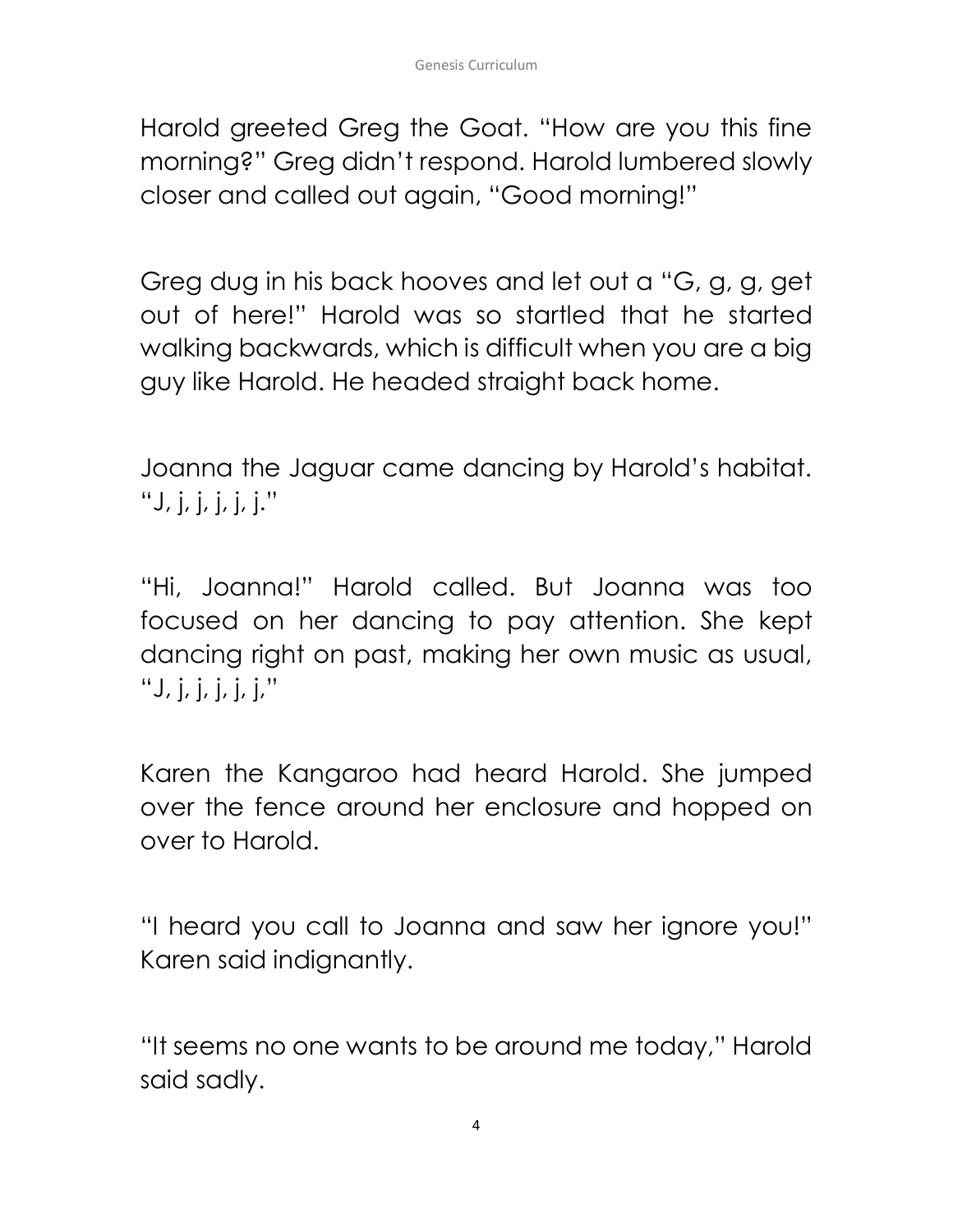"That's nonsense," Karen said. But just then she heard something clanking, "K, k, k, k, k." It was the keys of the animal keeper. He was making the rounds. Karen didn't want to get in trouble for being out of her area and hopped off, leaving Harold alone again.

"Why does no one want to be around me today?" Harold moaned.

Lee the Lion was wandering past and opened his mouth to speak. Harold thought he was going to answer the question, but all he said was "Lllllllllee!" because Lee *loves* the sound of his own name.

Harold just groaned.

Ned the Nuthatch was feeling kind of miserable. He was sitting on a wire above Harold's home. Harold called out to him, "Ned! Ned!"

But Ned's ears were all plugged up from his cold. All Harold heard him respond was "Nnnn…."

Meanwhile, Michael the Monkey was performing his act. One of his favorite parts was to run through the crowd,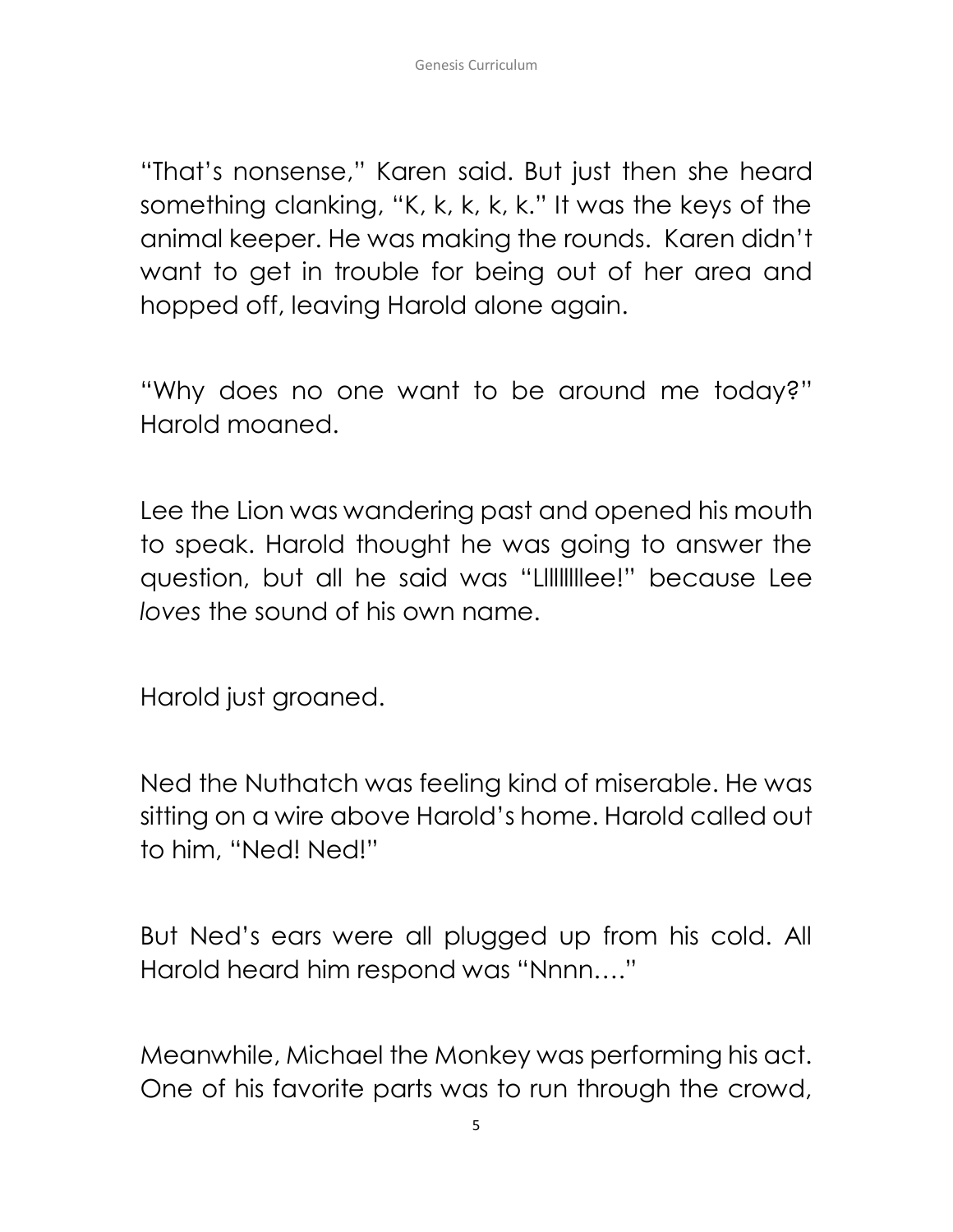up and down the stairs and across the seats. It thrilled the audiences. Of course, Michael's favorite part was snatching a meatball from an unsuspecting audience member. For Michael, it was deliciously fun to be part of the circus.

Michael grabbed a meatball and dashed out of the circus tent. The audience loved his antics. Michael stopped to eat his meatball and leaned back against Olivia's tank while he ate.

"Michael, will you take a look at my throat. Do my tonsils look red to you?"

"I'm eating, Olivia. I don't want to look in your mouth."

"Oh, please! I'm just sure I'm going to need my tonsils removed. What do you think? Please take a look. I can't see into my mouth. Please look for me. Aaahhhhh."

"I'm going to find a more suitable dining area," Michael said and took off.

Michael stopped in front of where Harold was sitting and moping. Michael took a big bite of his meatball. "Mmmmm."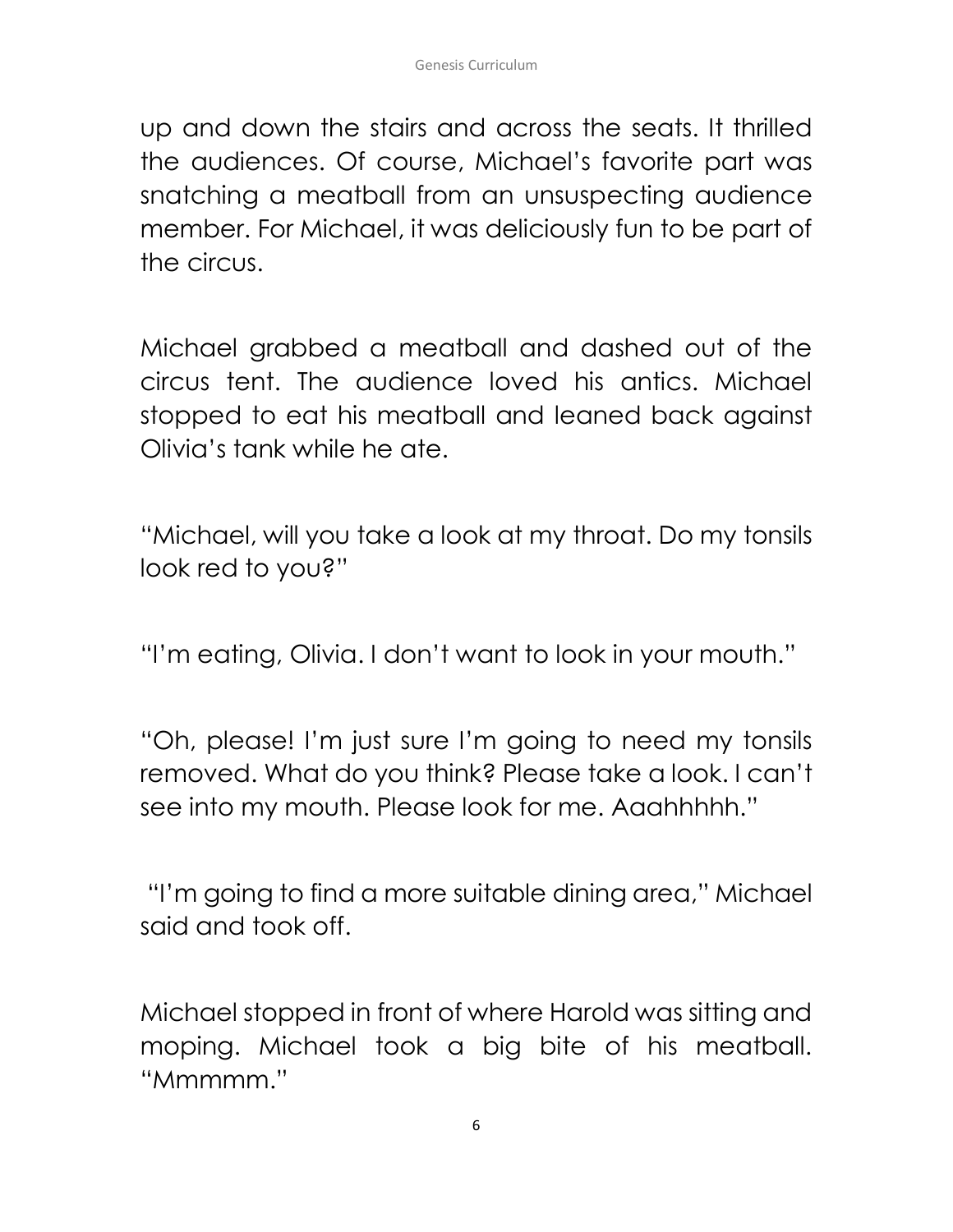Harold asked, "What do you have there?"

Michael pointed to his meatball and just said, "Mmmm…."

"Well, what is it?"

Michael the Monkey popped the rest in his mouth and was only heard saying, "Mmmm…"

"You could have at least shared a little," Harold said as he watched Michael stride away.

The chilly fall air was bothering Paul. "I can see my breath! P, p, p. I miss my home," he said as he flew, trying to keep warm. "I have an idea," he said and swooped toward Harold's habitat.

Paul called down to the hippo, "Harold! Harold!"

Harold looked up.

"Harold, could I please come sit with you. Would you help me keep warm?"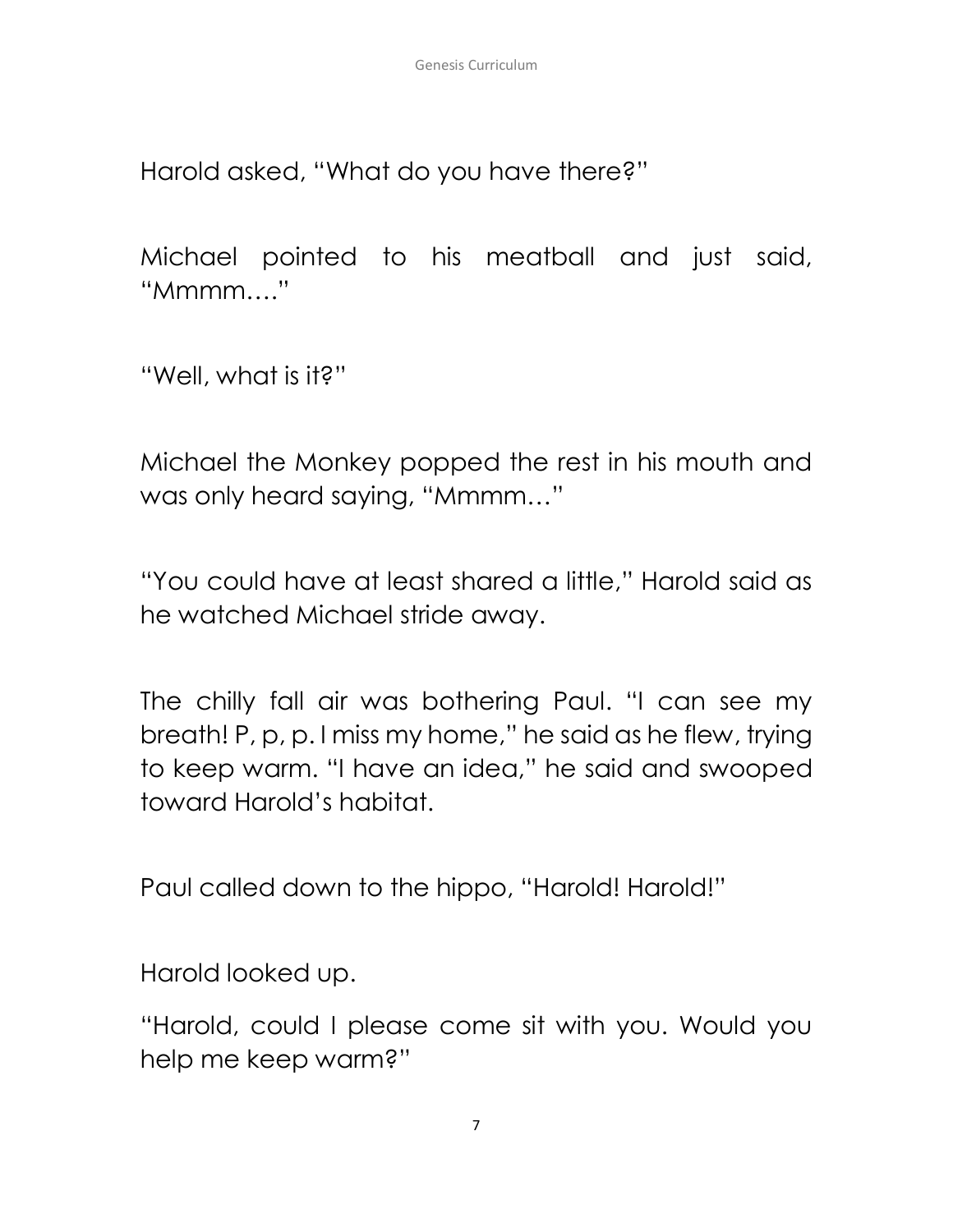Harold liked that someone wanted to be with him, even if it was only because he wanted something. Harold was happy to help.

"Sure," Harold said and Paul landed on his broad back.

Bobby was buzzing around the grounds and flew past Paul perched on Harold's hindquarters. Bobby decided it looked like a good place to rest. Harold grew a bit nervous when Bobby landed on his nose. Harold was trying to not move a muscle when he saw another bee come flying up to talk to Bobby.

"Bobby, come quick," the bee said. "It's Queenie. You've upset her. She's expecting you back."

"Are you sure?" Bobby asked.

"Of course, I'm sure," the other bee responded. "When I left, she was making that noise. You know, "Qu, qu, qu."

"Uh oh. You're right. She's upset. I have to get going." With that, Bobby forced himself up and flew off, and this time Harold was glad that someone had left him alone.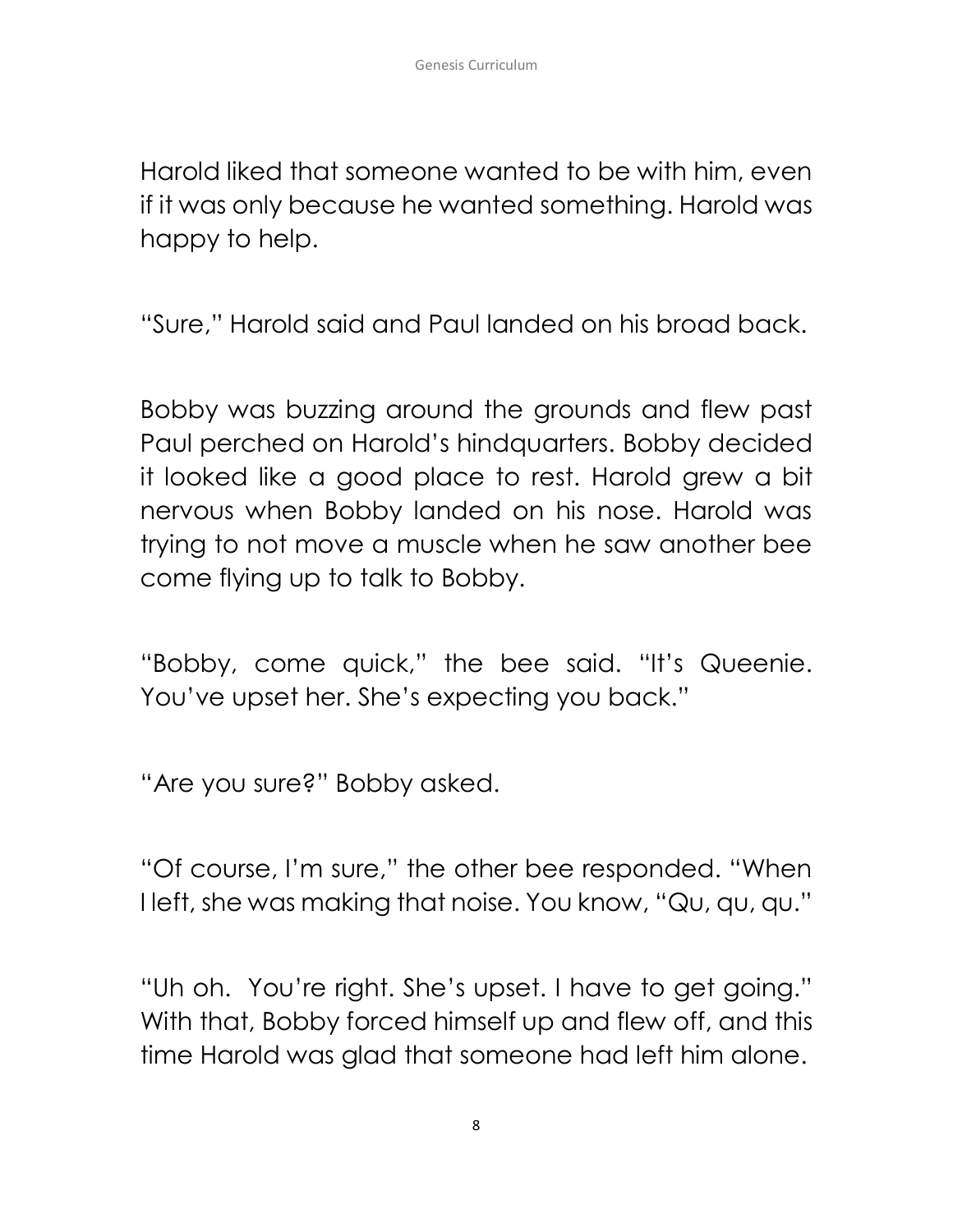Bobby was on his way back to the hive when he noticed something unusual. He knew he shouldn't stop, but he was curious.

He flew just beyond the fence around the circus grounds. And what did he see? It was a rabbit! It was Robert, and he was tugging and pulling at something. "R, r, r."

Now Bobby was even more curious. What was he trying to get? It seemed buried under the fence. "R, r, r."

Finally, it came loose. It was a carrot. Or was it? The rabbit sniffed it and then hopped off without it. Bobby flew in closer and saw it was just a stuffed carrot toy a child must have dropped long ago.

Bobby felt badly for the rabbit who had worked so hard for nothing. Then suddenly he felt badly for himself. Queenie would not be pleased! Bobby buzzed off in a hurry.

Harold had been happy when Bobby had flown off with his bee buddy, but suddenly Paul had flown off too. Harold had wondered why until he heard, "Ssss." He looked up and knew exactly why Paul the Parrot had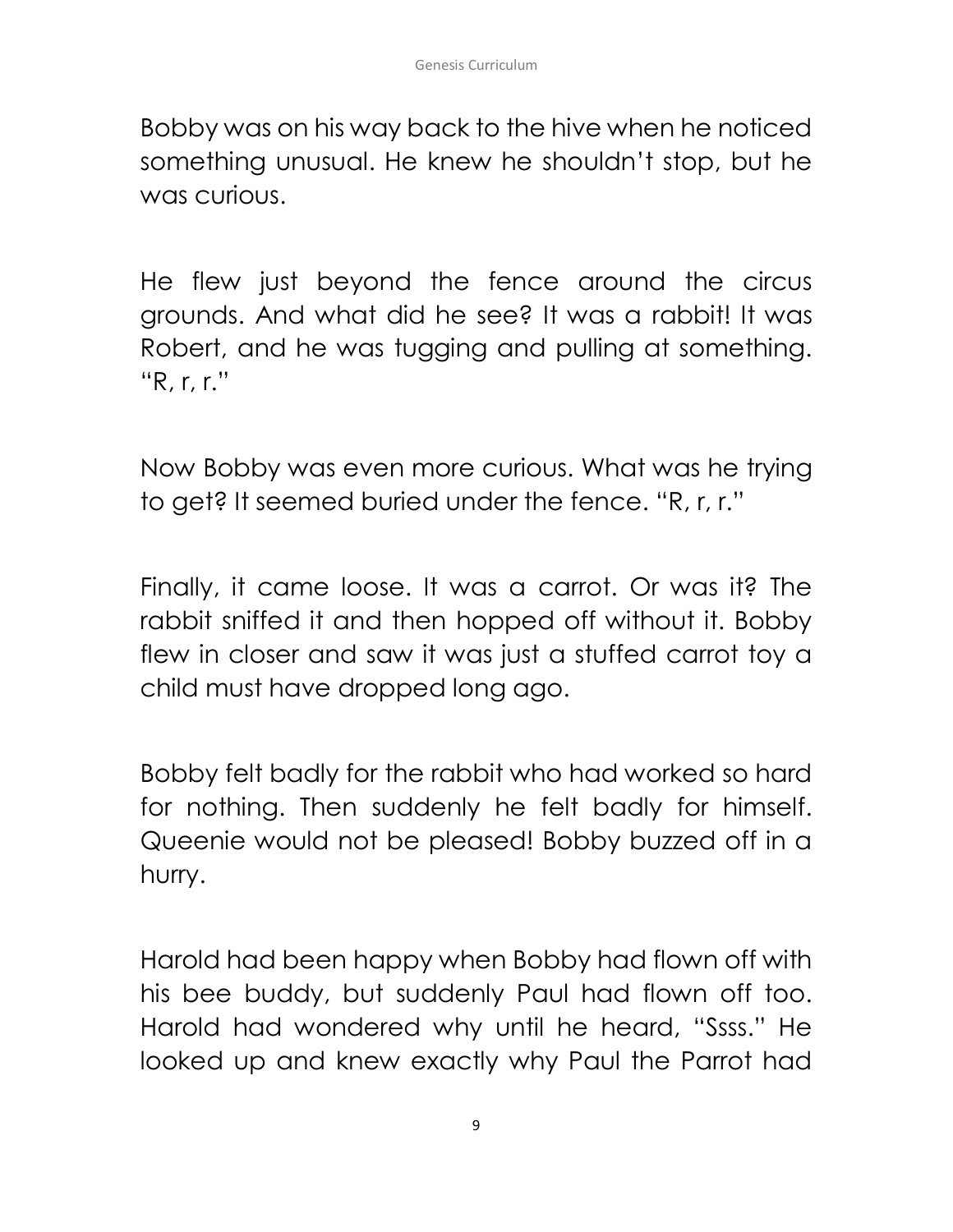flapped away. Sarah the slithering snake was in a nearby tree.

Harold was soon distracted when Ulysses came galloping through. As usual he was charging full speed ahead without looking where he was going. "Uh." Ulysses rammed the tree that Sarah had been in. I say "had been in" because Ulysses' blow had knocked her out of the tree. Sarah was on the ground and in a bad mood and looked like she wanted to knock someone over, herself! Oh no!

Sarah spotted Tabitha sleeping in the sun across the way. Ulysses noticed Sarah moving toward her. Ulysses got to Tabitha first and tapped on her shell to wake her. "T,t,t,t,t."

Tabitha poked her head out of her shell. "Why do I hear, t, t, t, t, t, when I'm trying to sleep?"

The unicorn told her what was happening. "Tabitha, quick! Sarah is in a bad mood and she's coming this way. You should get out of here." Tabitha thanked Ulysses and moved away as fast as she could.

Victoria was finished with her act. She rides in a toy ambulance that drives around the circus tent,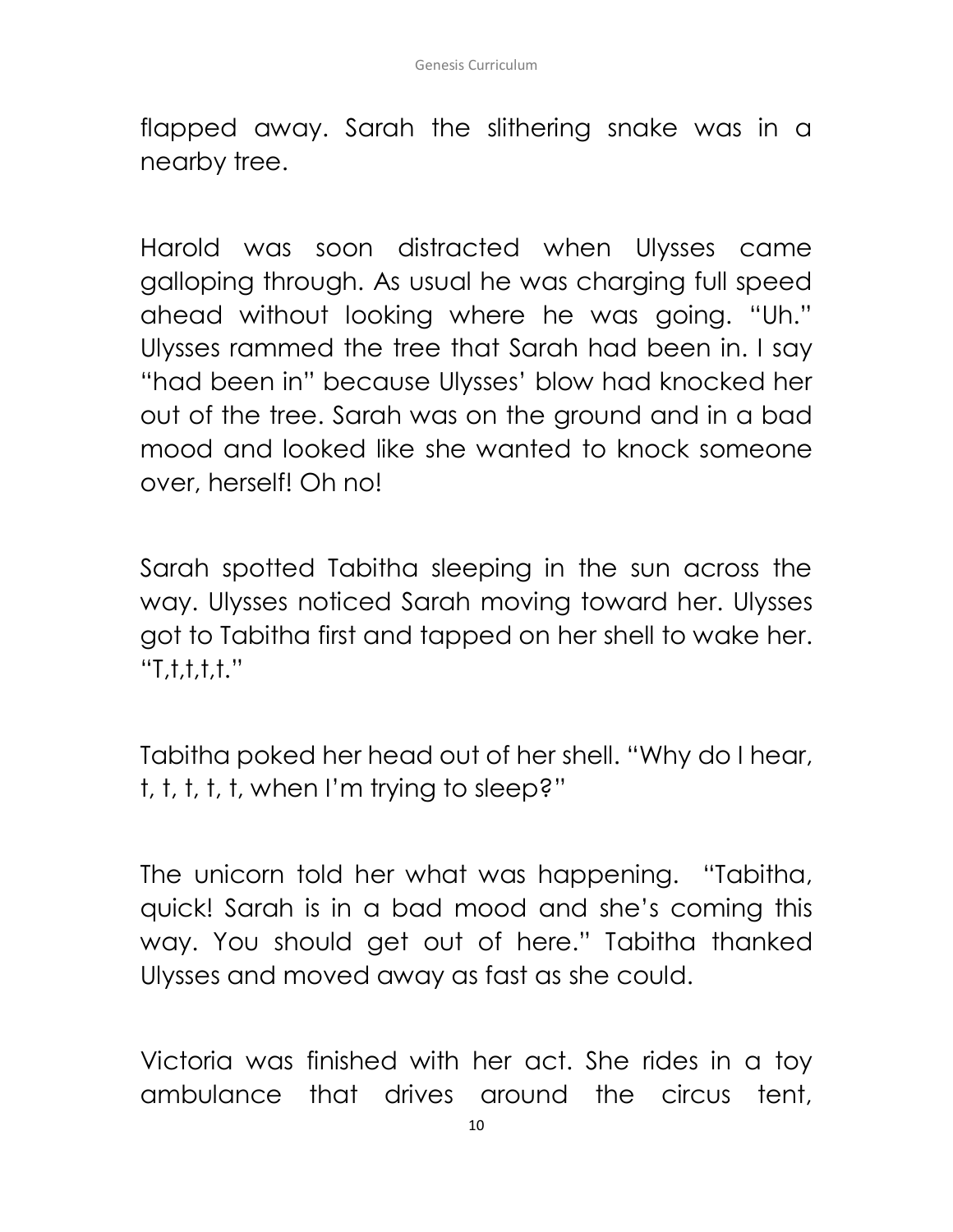"Vvvvvvvv." The remote-control operator drove her out of the tent leaving the crowd cheering behind her.

Victoria instantly realized that Tabitha was in danger of a snake attack. She took off and reached Tabitha before Sarah did. She guarded her until an animal handler came to the rescue.

William the Walrus entered the center circus ring after Victora. He missed all the excitement outside, but he was creating excitement inside. The crowd cheered when he started doing his helicopter act. He spun on his head and his tail cut through the air just like a helicopter blade, "W, w, w, w, w."

Outside, the animal handler caught Sarah and returned her to her tank. The handler would make sure everyone got back to where they belonged, but he was thirsty. He took out a soda can and leaned back on Xavier's tank. "Kssss." Xavier flipped in his tank. Victoria's remotecontrol driver came over to join him. "Kssss." Xavier flipped again. Tabitha and Victoria cheered for him.

All of the excitement had distracted Harold from feeling alone. He had almost forgotten about the whole thing when a car pulled up dragging a trailer behind. Harold was curious about what was inside. The doors opened